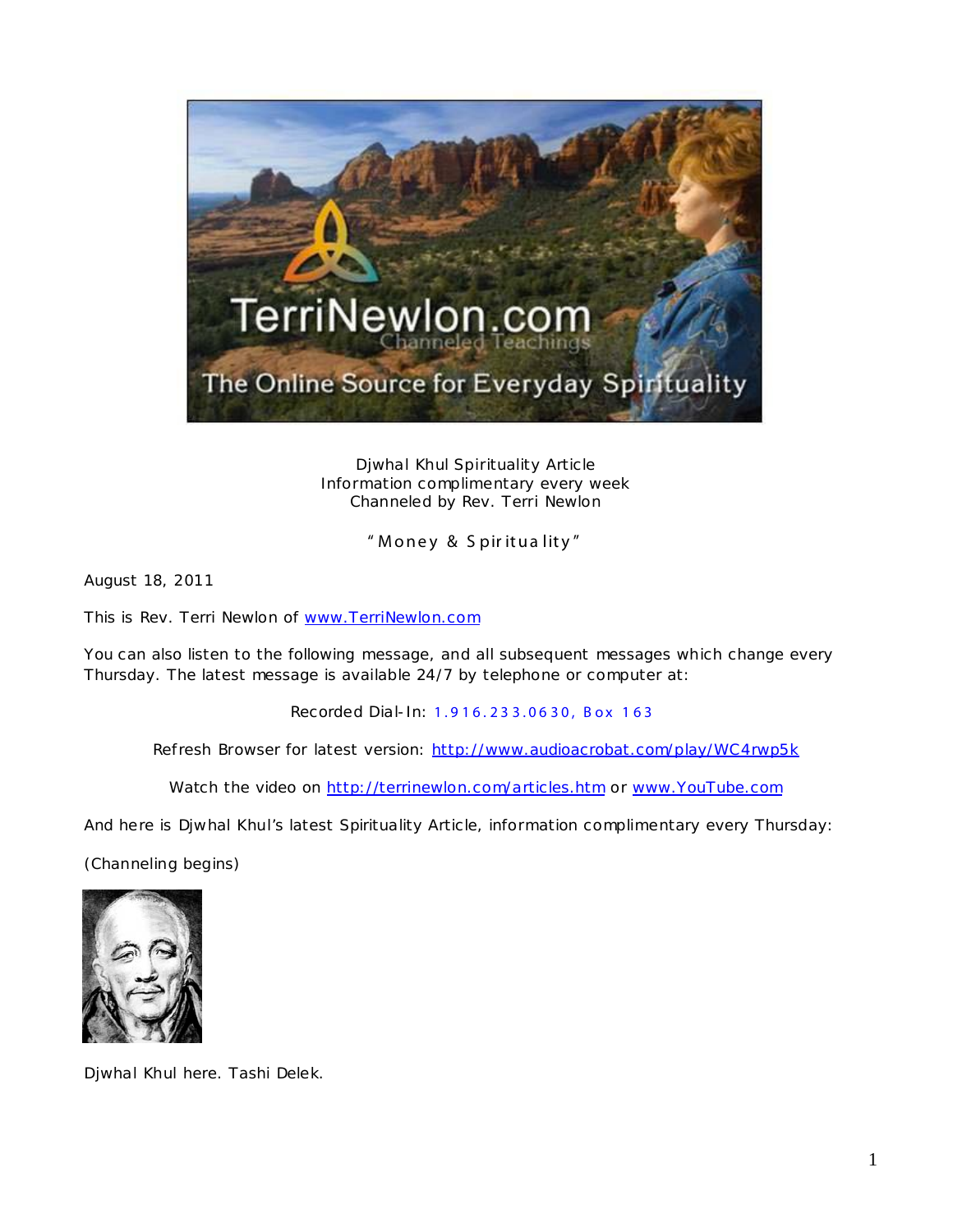Alright. We're having heavenly influences which I put in more detail in the [Quarterly Forecast,](http://www.terrinewlon.com/audio_downloads.htm) but basically this week I want to talk about money and spirituality.

In global financial unfoldings, what we're seeing is a *lack* of spirituality has been associated with money and we're bringing to this time period then, a number of things.

One is a balancing of the inner feminine and inner masculine. This can be seen in many ways just in terms of the dynamics playing out between people or countries or corporations, stock markets, wars or invasions.

You know it's kind of a masculine attempting to take over something of lesser energy or feminine as it is perceived. 'Invade a country and take the land' that would be the masculine invading feminine. So that's kind of up on the drawing board there.

The other is the spiritual influence coming back into distribution of money, the balance of money, how money is made, how money is saved. And it's becoming a focal point.

Now as lightworkers, spiritual beings seeking enlightenment, one of the things that you can do is bring *that* consciousness into your awareness in a very responsible way. In other words, perhaps review your budget. Take a look at areas where maybe you actually need to put more resources into that area, like maybe your health or organic groceries, or whatever.

And then look at other areas where maybe you need to *not* put so much money into. So we're seeing this same pattern on all levels of Creation right now, whole governments, companies, individuals, everywhere on the planet.

In terms of the *spiritual* energy of money, look at it just the same as all things in Creation work. Like the body, energy comes into it, energy leaves it. Or, you know, you eat some food and the body processes it, keeps the vitamins and minerals, and puts them to use and then releases the toxins. So think of it as inflow and outflow and how to keep it flowing is the key issue.

So you want always a healthy flow of energy and a building up of some reserves. Like some say "save for a rainy day" and whatnot, but you're also going to see during this time period more people getting violent, even almost insane acts of rage, riots, very strange weather patterns, other things disrupting maybe satellite activity or bank activity or security on the Internet.

You want even simple basics like extra water and food in the house, flashlights or candles or whatever you want for provisions for at least 3 to 5 days, just in case something does happen in your area or normal everyday living is interrupted for some reason.

So think in terms of your money and spiritual energy. Like energy, IF I had to go run and get the baby out of the swimming pool, I want the strength to do that. I want to be able to jump up and run into the swimming pool and save the baby. So you want, just keep translating the money to a sense of energy and then keep playing with it.

I have talked in some of the previous teachings about the priorities, particularly so between May and almost through to the end of December: number 1 is money, number 2 is leadership. And that's what we're seeing playing out in the world now.

So within your own self, plenty of reserves, plenty of energy, plenty of resources. It doesn't actually have to be actual cash or coin, it can be in necessities. You know, for example, buy extra dog food, you know that kind of thing.

And then leadership. Be willing to be at peace with your own inner authority. Call leaders in the world to do a better job. That sort of thing.